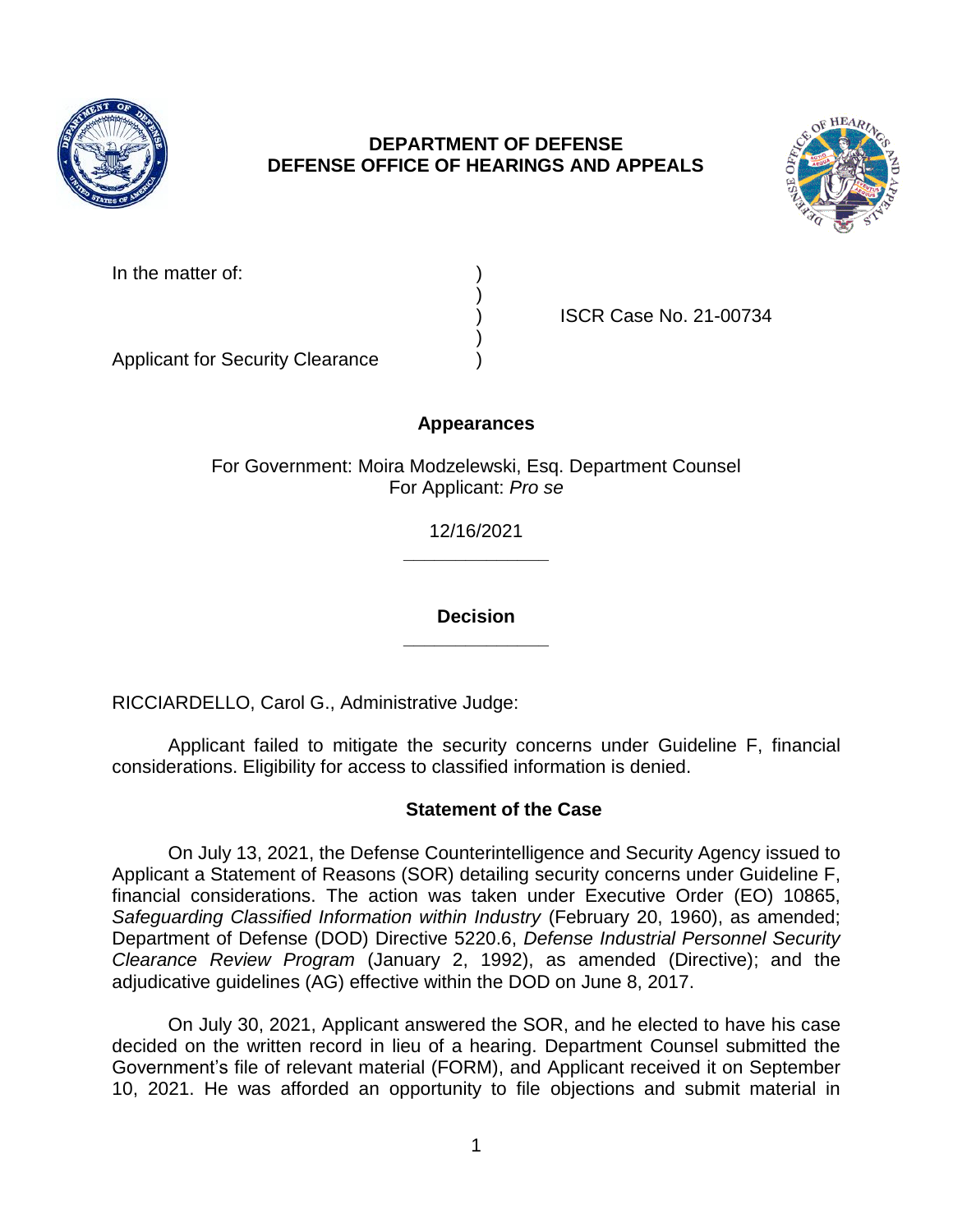refutation, extenuation, or mitigation within 30 days of receipt of the FORM. The Government's evidence is identified as Items 2 through 6. Applicant submitted a timely response. There were no objections by Applicant, and all Items are admitted into evidence. Applicant provided documents that are marked as Applicant's exhibits (AE) A through F. There were no objections and they are admitted into evidence. The case was assigned to me on October 26, 2021.

### **Findings of Fact**

 Applicant denied the SOR allegations in ¶¶ 1.a through 1.c, and admitted the allegation in ¶ 1.d. After a thorough and careful review of the pleadings and exhibits submitted, I make the following findings of fact.

 Applicant is 55 years old. He married in 2004 and has four adult children and two stepchildren. He earned an Associate's degree in 1988. He has owned a home since 1999, and moved to his current home in 2014. He has worked for the same employer since 1995. From 1995 to 2015, he was employed by the corporation. In 2015, the corporation outsourced Applicant's job, and he was hired by the new contractor and remained in the same location. He has held a security clearance since 2008. (Item 3)

 In October 2020, Applicant completed a security clearance application (SCA). He disclosed a delinquency on his mortgage and no other delinquent debts. He explained that three significant events impacted his finances. When his job was outsourced in 2015, he took a substantial reduction in income. Second, in September 2016, his wife resigned from her job due to illness. Third, in July 2016, his home was reassessed, which led to a significant increase in property taxes and his mortgage payment. He subsequently sought a modification of the mortgage, took a part-time job, and worked overtime. (Item 3)

Applicant did not disclose the alleged delinquent student loans on his SCA, but he did acknowledge them during his November 2020 background interview. He told the government investigator that the student loans were for his son's college education. He could not provide an explanation for why he fell behind on repaying the loans, but acknowledged the debts and intended to look into them and resolve them. (SOR ¶ 1.a- \$52,536 and ¶ 1.b-\$36,849). An additional student loan was alleged (SOR ¶ 1.c-\$33,773) that was for his daughter. It does not appear that loan was addressed during his background interview. (Items 3, 4, 5, 6)

 The SOR alleges three delinquent student loans that total approximately \$123,157 the student loans in SOR ¶¶ 1.a and 1.b were taken out for his son's education in August 2015 and August 2016. The delinquent student loan in SOR ¶ 1.c was obtained for his and a credit card delinquency of \$2,798. In Applicant's answer to the SOR, he explained daughter's education in September 2011. (Items 1 and 2)

 In his answer, Applicant denies his own responsibility for the three student loans. indicated in his answer that the loans should be in his children's names and that his wife The credit reports reflect the loans as individual accounts in Applicant's name. Applicant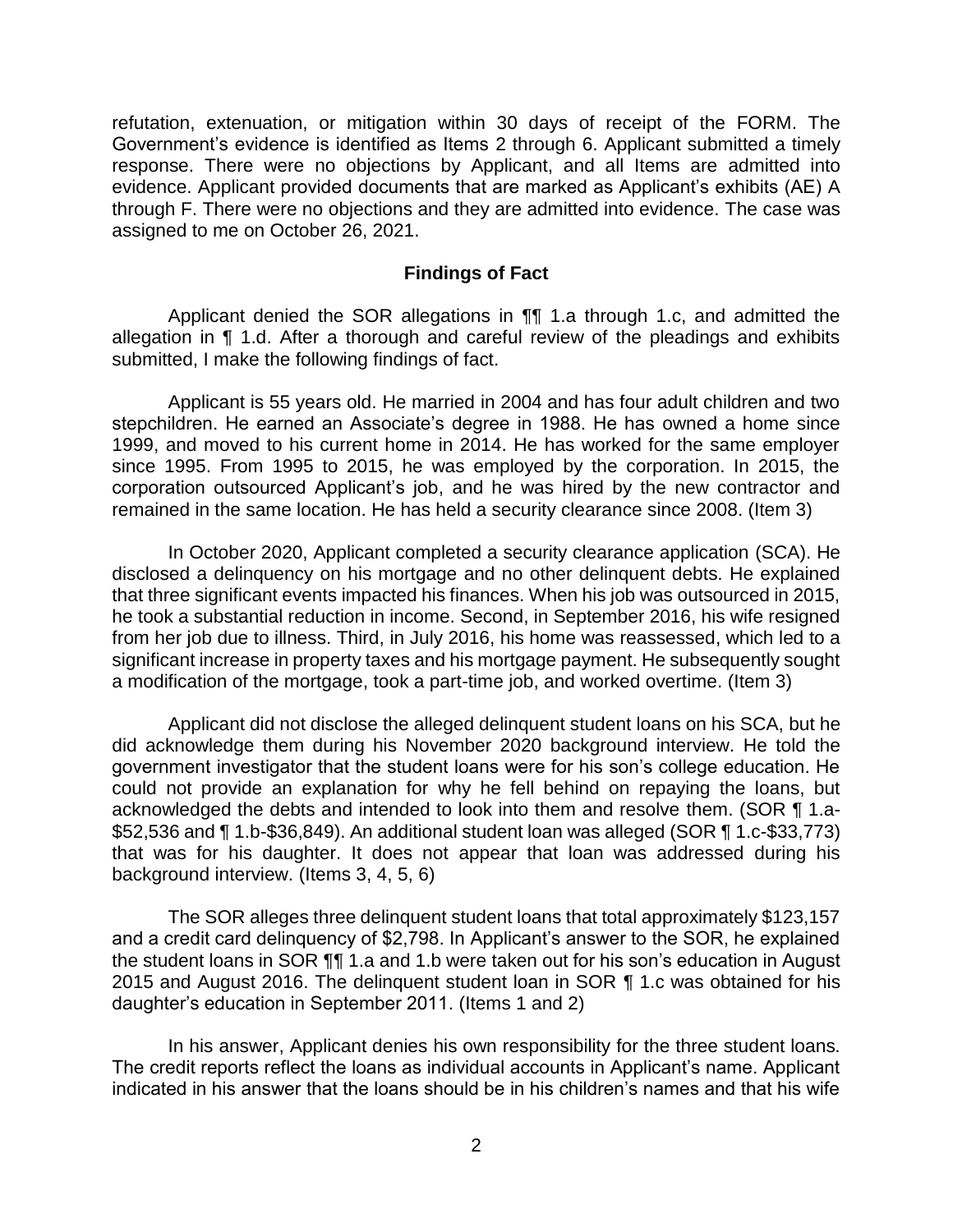handled most of the financial issues associated with the children's college applications, and he was unaware that he was listed as solely responsible for the loans. He also indicated he was unaware the loans were delinquent and did not become aware until he was confronted with them during his background interview. He stated in his SOR answer that he was disputing all three student loans and he will pay them if his dispute is unsuccessful. Applicant admitted the credit card debt in SOR ¶ 1.d. He explained that the creditor for this debt changed its name, and he was unclear as to where to send his payments. He attempted to contact the old company and was unsuccessful. He then lost track of the debt. He said he planned on settling the debt with the creditor. (Items 2, 4, 5, and 6)

 In Applicant's response to the FORM, he provided two statements (AE B, G). In the first statement (AE G dated September 24, 2021) he said he was disputing the three was informed his loans were being handled through a collection agency under contract with DOE. He was provided by DOE, a copy of the original promissory notes and an application for forgery, in the event he believed the signatures were not his. He said he made repayment arrangements with the DOE collection agency pending the resolution of his dispute. Applicant further stated that he intended to assist his children with the student loans and said he did not know he was responsible for paying them. Regarding the credit card debt, he provided a copy of a judgment entered against him in January 2021 (\$2,925) and a copy of a garnishment order from June 2021, requesting a deduction be made from student loans on his credit report. He contacted the Department of Education (DOE) and his pay. (AE G, I)

 8, 2021, he explained various discrepancies indicating the signature of the promissory In Applicant's second statement provided in his FORM response, dated October notes did not belong to him. He stated:

My point is; I clearly did not review, fill out, sign, nor provide this information for these applications. Was there verbal consent between my wife and I? Yes, I'm quite sure but, under the pretense we (my wife and I) would assist our children with these loans to help further their education. No details on the loan amounts, whether they were approved, nor when payments were due was shared with me. I did not know I was being held solely responsible until, this surfaced during my most recent clearance renewal. Again, I am not denying responsibility nor, did I ignore it. This is something I just was not aware of. Regardless, I'm still committed to correcting this debt but, in my opinion it should not be on my record as sole debtor. (AE B)

 Applicant further stated that he decided to forfeit and waive any claim of forgery since he did not wish to discharge the loans. He said he contacted the DOE collection agency to initiate a payment arrangement, but was waiting for his wife to provide her last two pay stubs, so an amount could be finalized. He provided no proof that any payments have been made at this time. (AE B)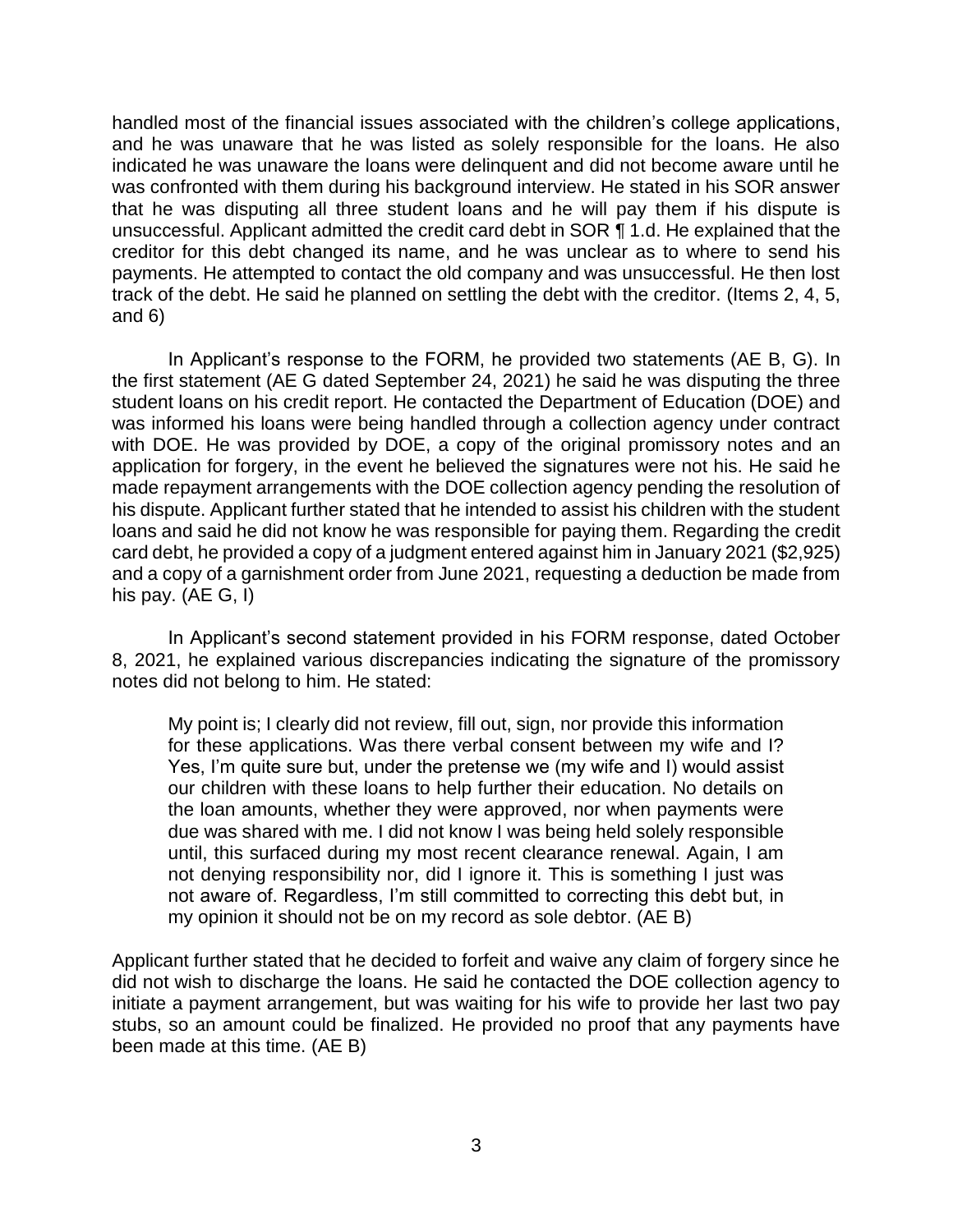Applicant provided a letter from DOE from September 2021 that states federal regulation provides the authority to discharge a borrower's loan if the borrower's eligibility to receive the loan was falsely certified as a result of the crime of identity theft. (AE E) It further stated:

 A borrower is not eligible for loan discharge if it is determined that the student materially benefited from the proceeds of the loan. A student is considered to have materially benefitted from the proceeds of the loan if he or she attended the school for the period of the loan and incurred a tuition liability that was paid in whole or in part by the loan proceeds. (AE E)

#### **Policies**

 administrative judge must consider the adjudicative guidelines (AG). In addition to brief introductory explanations for each guideline, the adjudicative guidelines list potentially disqualifying conditions and mitigating conditions, which are used in evaluating an When evaluating an applicant's suitability for national security eligibility, the applicant's eligibility for access to classified information.

 These guidelines are not inflexible rules of law. Instead, recognizing the complexities of human behavior, these guidelines are applied in conjunction with the factors listed in the adjudicative process. The administrative judge's overarching adjudicative goal is a fair, impartial, and commonsense decision. According to AG  $\P$  2(c), the entire process is a conscientious scrutiny of a number of variables known as the "whole-person concept." The administrative judge must consider all available, reliable information about the person, past and present, favorable and unfavorable, in making a decision.

The protection of the national security is the paramount consideration. AG  $\P$  2(b) eligibility will be resolved in favor of the national security." In reaching this decision, I have drawn only those conclusions that are reasonable, logical, and based on the evidence contained in the record. Likewise, I have avoided drawing inferences grounded on mere requires that "[a]ny doubt concerning personnel being considered for national security speculation or conjecture.

 Under Directive ¶ E3.1.14, the Government must present evidence to establish controverted facts alleged in the SOR. Directive ¶ E3.1.15 states an "applicant is responsible for presenting witnesses and other evidence to rebut, explain, extenuate, or mitigate facts admitted by applicant or proven by Department Counsel, and has the ultimate burden of persuasion as to obtaining a favorable security decision."

 A person who seeks access to classified information enters into a fiduciary relationship with the Government predicated upon trust and confidence. This relationship transcends normal duty hours and endures throughout off-duty hours. The Government reposes a high degree of trust and confidence in individuals to whom it grants access to classified information. Decisions include, by necessity, consideration of the possible risk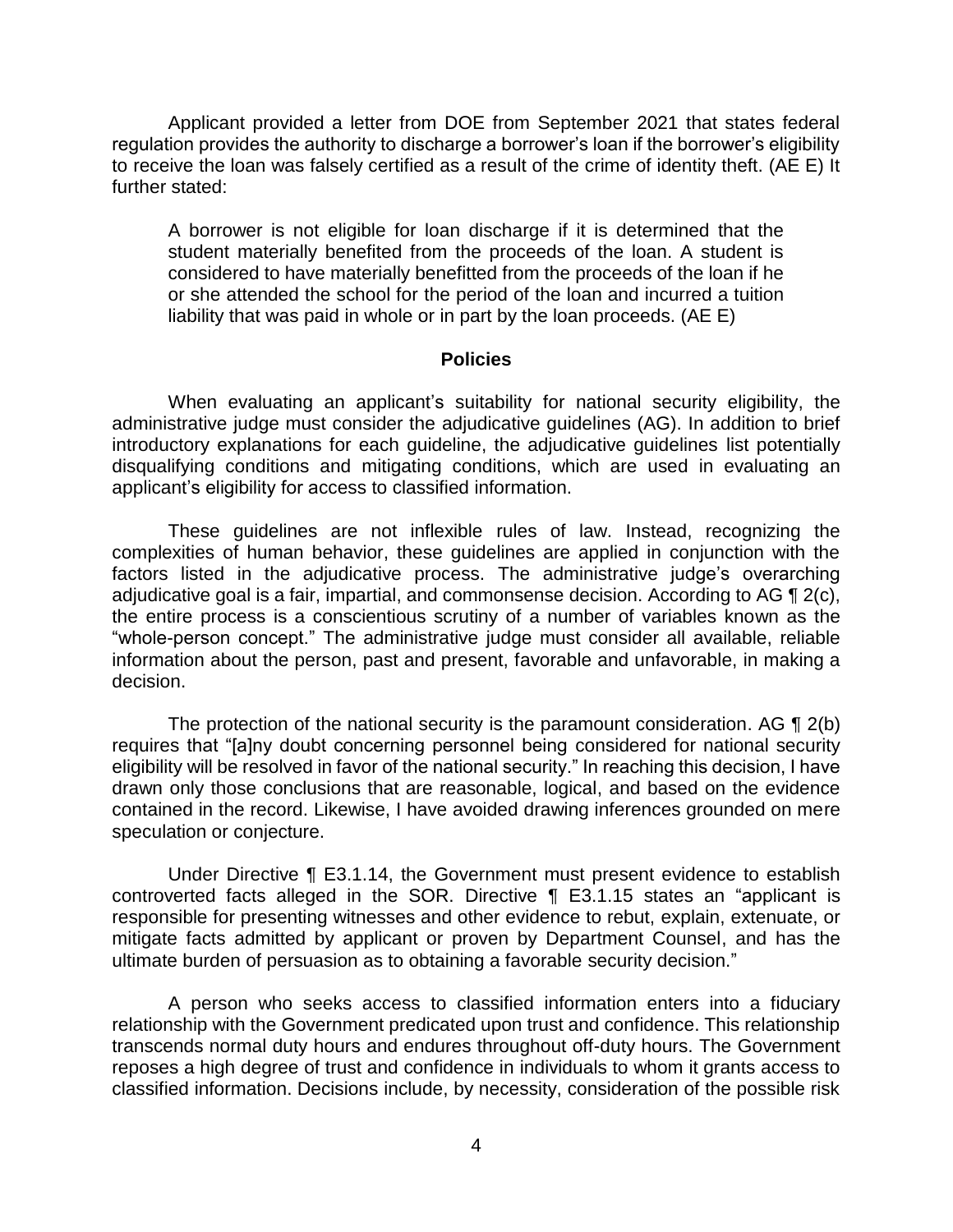that an applicant may deliberately or inadvertently fail to safeguard classified information. Such decisions entail a certain degree of legally permissible extrapolation as to potential, rather than actual, risk of compromise of classified information.

Section 7 of EO 10865 provides that decisions shall be "in terms of the national interest and shall in no sense be a determination as to the loyalty of the applicant concerned." *See also* EO 12968, Section 3.1(b) (listing multiple prerequisites for access to classified or sensitive information).

## **Analysis**

## **Guideline F: Financial Considerations**

 The security concern relating to the guideline for financial considerations is set out in AG & 18:

Failure to live within one's means, satisfy debts, and meet financial obligations may indicate poor self-control, lack of judgment, or unwillingness to abide by rules and regulations, all of which can raise questions about an individual's reliability, trustworthiness, and ability to protect classified or sensitive information. Financial distress can also be caused or exacerbated by, and thus can be a possible indicator of, other issues of personnel security concern such as excessive gambling mental health conditions, substance misuse, or alcohol abuse or dependence. An individual who is financially overextended is at greater risk of having to engage in illegal or otherwise questionable acts to generate funds. Affluence that cannot be explained by known sources of income is also a security concern insofar as it may result from criminal activity, including espionage.

 This concern is broader than the possibility that an individual might knowingly compromise classified information in order to raise money. It encompasses concerns about an individual's self-control, judgment, and other qualities essential to protecting classified information. An individual who is financially irresponsible may also be irresponsible, unconcerned, or negligent in handing and safeguarding classified information. *See* ISCR Case No. 11-05365 at 3 (App. Bd. May 1, 2012).

AG ¶ 19 provides conditions that could raise security concerns. The following are potentially applicable:

- (a) inability to satisfy debts; and
- (c) a history of not meeting financial obligations.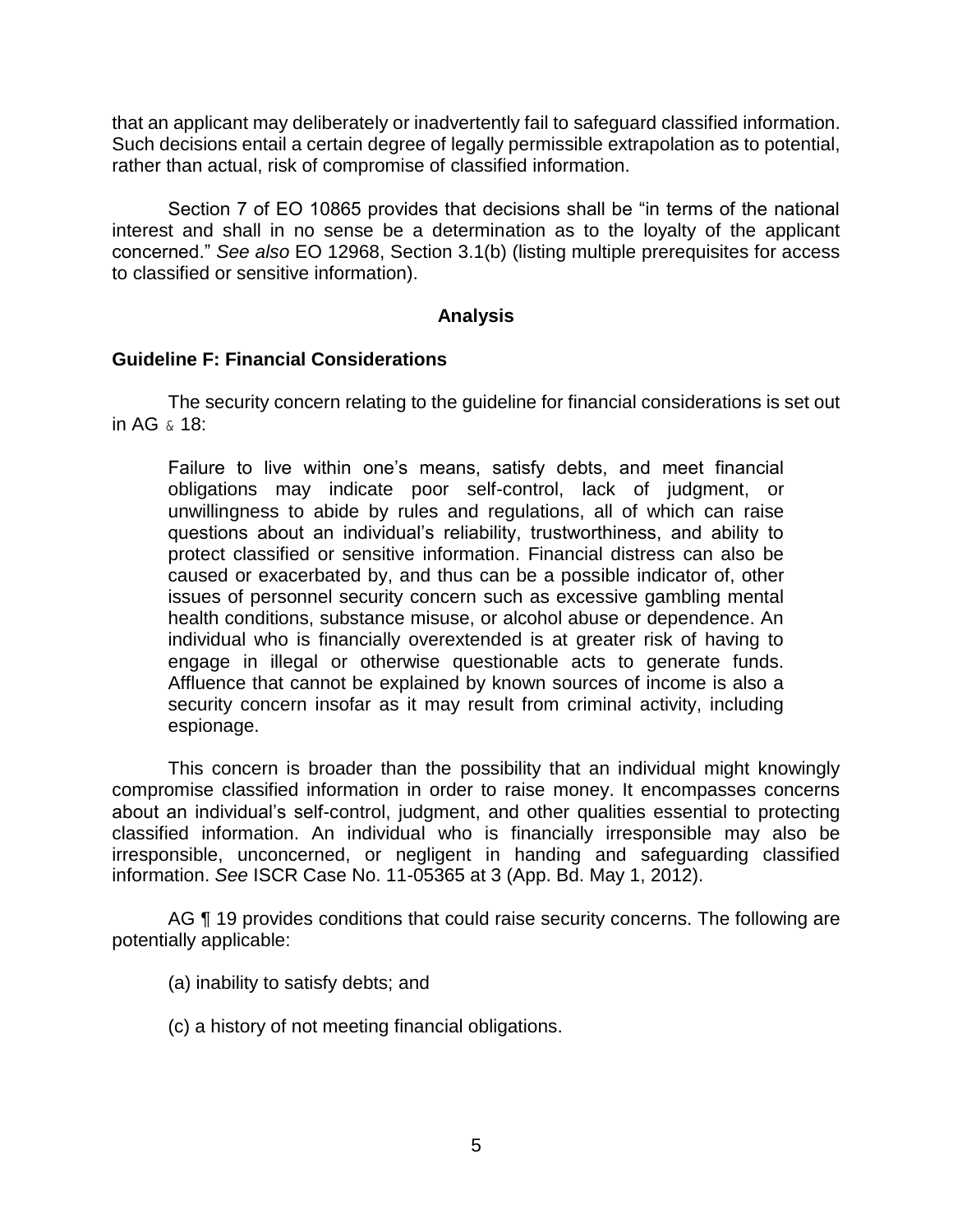a judgment for a delinquent credit card. There is sufficient evidence to support the Applicant has three delinquent student loans totaling approximately \$123,157 and application of the above disqualifying conditions.

 The guideline also includes conditions that could mitigate security concerns arising from financial difficulties. The following mitigating conditions under AG ¶ 20 are potentially applicable:

(a) the behavior happened so long ago, was so infrequent, or occurred under such circumstances that it is unlikely to recur and does not cast doubt on the individual's current reliability, trustworthiness, or good judgment;

 (b) the conditions that resulted in the financial problem were largely beyond the persons control (e.g., loss of employment, a business downturn, unexpected medical emergency, a death, divorce or separation, clear victimization by predatory lending practices, or identity theft), and the individual acted responsibly under the circumstances;

 (c) the individual has received or is receiving financial counseling for the problem from a legitimate and credible source, such as a non-profit credit counseling service, and there are clear indications that the problem is being resolved or is under control;

 (d) the individual initiated and is adhering to a good-faith effort to repay overdue creditors or otherwise resolve debts; and

 (e) the individual has a reasonable basis to dispute the legitimacy of the proof to substantiate the basis of the dispute or provides evidence of actions past-due debt which is the cause of the problem and provides documented to resolve the issue.

 Applicant's claim that he was unaware that he was responsible for the student loans for his children's education is disingenuous and not credible. He acknowledged the student loans when confronted with them during his background interview and indicated he would address them. Applicant said his wife handled the children's college applications and the financial aspects. They had a "verbal" agreement, but "under a pretense we (my wife and I) would assist our children with these loans to help further their education." That "pretense" is not part of a student loan agreement. His failure to read the promissory note or make himself aware of his obligations does not bind the DOE to waive Applicant's obligations. His expectation of who would repay the loans within his family is a private matter outside the scope of the loan agreement. Applicant did not provide a statement against her. His children received the proceeds from the student loans and attended college. Applicant did not provide any information that he made his children aware that they would be responsible for paying the student loans he obtained for them. Regardless, his name is on the promissory notes and he is responsible for paying them. Although he from his wife that she misled him, and he is not pursuing identity theft or forgery charges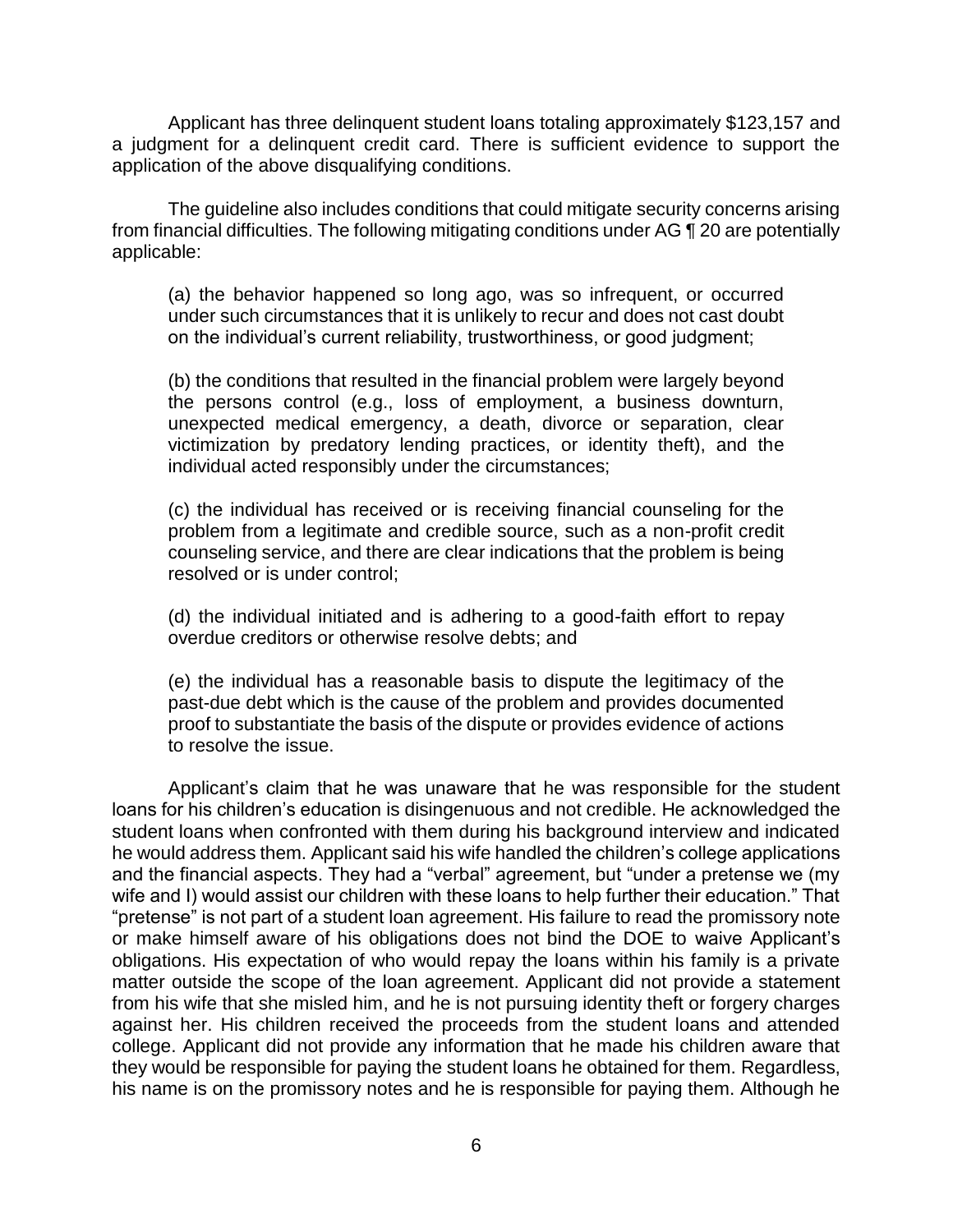is pursuing payment arrangements with the collection agency, they have not been finalized and he has not made a payment.

 Applicant admitted the delinquent credit card debt. He said that when the creditor changed names, he had difficulty paying it and then he lost focus on the debt. The debt was reduced to a judgment and a garnishment order has been issued.

AG ¶ 20(a) does not apply to Applicant's debts because they are recent and ongoing. Applicant's failure to pay the delinquent student loans and credit card were not beyond his control. His failure to read the promissory note and understand that he had obligated himself to pay the student loans was within his control. He did not address his credit card debt and it subsequently went to judgment. There is insufficient evidence to conclude that Applicant acted responsibly under the circumstances. AG ¶ 20(b) does not apply. No evidence was provided to show he has received financial counseling. There is some evidence that Applicant has contacted the collection agency for the student loans to make payment arrangements, but that has not been finalized and no payments have been made to date. In addition, the credit card debt is subject to a garnishment order. Garnishment is not considered a good-faith effort to repay a creditor. At this juncture, AG ¶ 20(c) has minimal application, and AG ¶ 20(d) does not apply.

 Applicant stated he was going to dispute the student loans with the credit bureaus, but then apparently decided not to. His expectation that his children should pay for the student loans that he obtained for their benefit is a family matter outside the terms of the loans. AG ¶ 20(e) does not apply.

 It is noted that Applicant's most recent credit report from March 2021 shows that student loans are in forbearance as a result of the pause in collection of student loans during the COVID-19 pandemic. While the President's actions effectively place Applicant's student loans in deferment status, it does not excuse his past inactions in the context of security clearance eligibility. The loans in SOR ¶¶ 1.a and 1.b first became delinquent in February 2018, two years before the COVID-19 deferment. Applicant provided no evidence of steps he took to address the delinquencies prior to then.

### **Whole-Person Concept**

 Under the whole-person concept, the administrative judge must evaluate an applicant's eligibility for a security clearance by considering the totality of the applicant's conduct and all the circumstances. The administrative judge should consider the nine adjudicative process factors listed at AG ¶ 2(d):

(1) the nature, extent, and seriousness of the conduct; (2) the circumstances surrounding the conduct, to include knowledgeable participation; (3) the frequency and recency of the conduct; (4) the individual's age and maturity at the time of the conduct; (5) the extent to which participation is voluntary; (6) the presence or absence of rehabilitation and other permanent behavioral changes; (7) the motivation for the conduct;